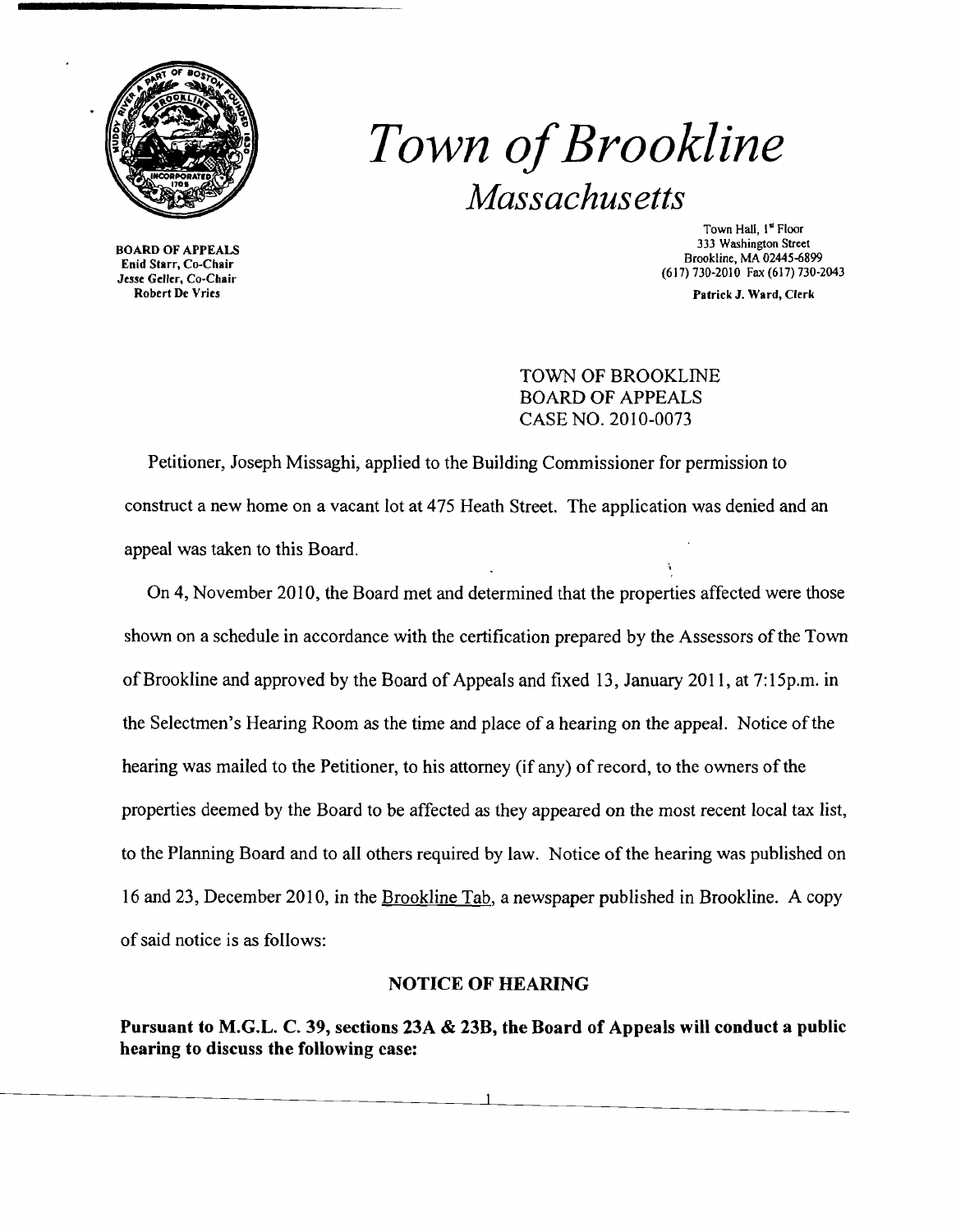Petitioner: JOSEPH MISSAGHI Owner: Joseph Missaghi Location of Premises: 475 HEATH ST Date of Hearing: January 13,2011 Time of Hearing: 7:15 PM Place of Hearing: Selectmen's Hearing Room, 6th. floor

A public hearing will be held for a variance and/or special permit from:

#### 5.09.2.a; Design Review, new structure within 100' of Boylston Street, special permit required.

### Ofthe Zoning By-Law to CONSTRUCT A NEW HOME REQUIRING BOA RELIEF at 475 HEATH ST.

Said premise located in a S-10 (single-family) residence district.

*Hearings, once opened, may be continued by the Chair to a date and time certain. No further notice will be mailed to abutters or advertised in the TAB. Questions regarding whether a hearing has been continued, or the date and time of any hearing may be directed to the Zoning Administrator at* 617-734-2134 *or check meeting calendar at:http://calendars.town.brookline.ma.usIMasterTownCalandarl?FormID= 158.* 

The Town of Brookline does not discriminate on the basis of disability in admission to, access to, *or operations ofits programs, services or activities. Individuals who need auxiliary aids for effective communication in programs and services of the Town of Brookline are invited to make their needs known to the ADA Coordinator, Stephen Bressler, Town of Brookline, 11 Pierce Street, Brookline, MA 02445. Telephone:* (617) *730-2330; TDD* (617) *730-2327.* 

## Enid Starr Jesse Geller Robert De Vries

At the time and place specified in the notice, this Board held a public hearing. Present at the

hearing was Chairman, Jesse Geller and Board Members, Jonathan Book and Christopher

Hussey. The Petitioner was represented by Attorney Roger R. Lipson of 7 Harvard Street, Suite

220. Brookline, MA 02445.

Mr. Lipson stated that the subject property had been before the Board on two previous

occasions. On 29, October 1997, in Board of Appeals Case No. 3432, the Board of Appeals

2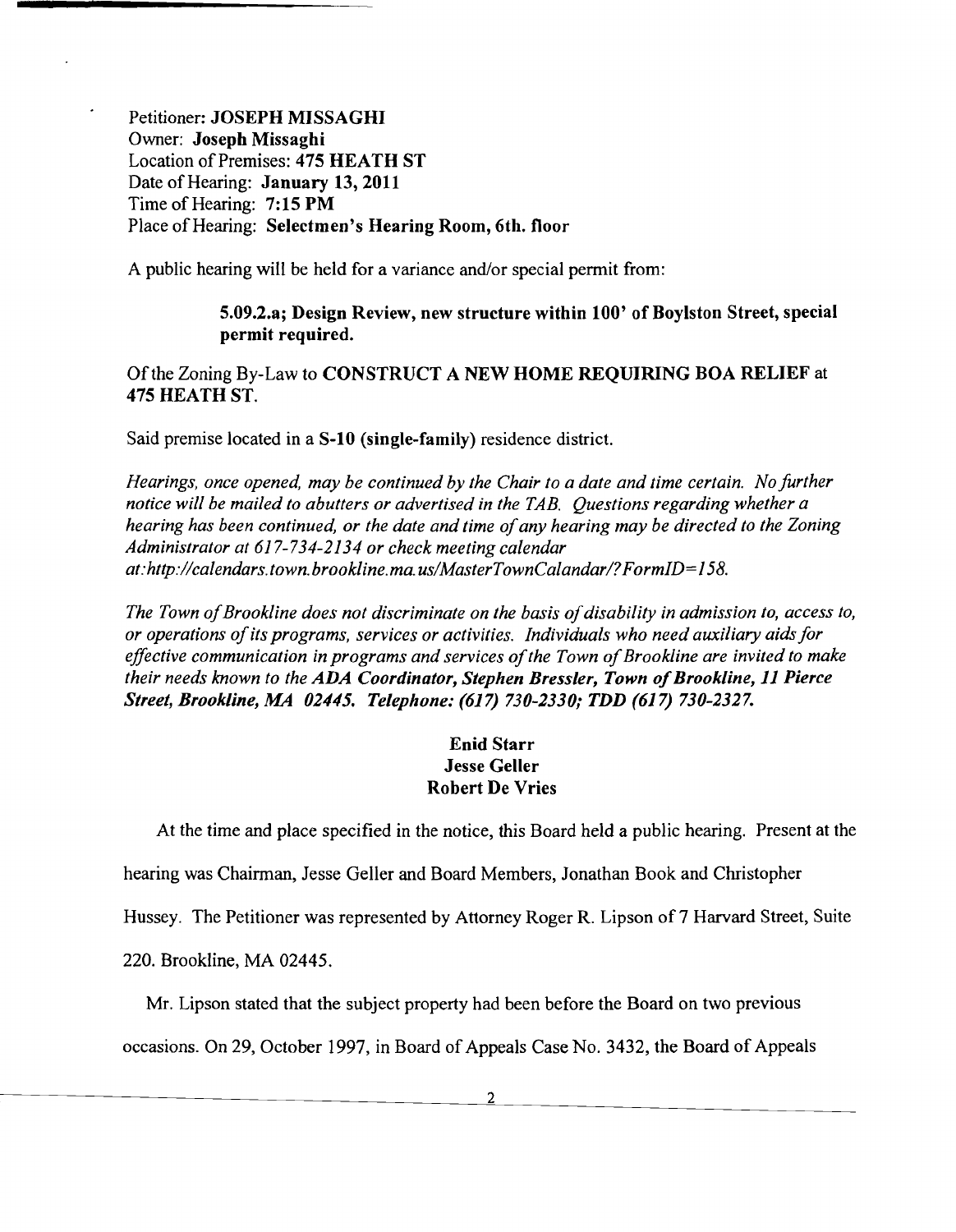granted relief to construct a new single-family dwelling at 475 Heath Street, which required design review under **Section** 5.09. Further, on 11, March 1999, in case #3432A, the Board approved modifications to the previously approved design for a new single-family dwelling at the subject address. Mr. Lipson stated that none of the work authorized in these approvals was ever done.

Mr. Lipson described 475 Heath Street as a vacant comer lot which borders Dunster Road, Heath Street and the south side of Boylston Street. The lot slopes steeply up from Boylston and then levels out. There is an existing curb cut off of Heath Street bounded by stone pillars and a stone wall that used to serve the neighboring dwelling at 471 Heath Street. There is also a stone wall running the perimeter of the property along Dunster Road and Boylston Street. The property, which is located on the other side of Route 9 from the Longyear Foundation, is heavily screened with evergreen vegetation on nearly all sides. The area is primarily residential and near the Chestnut Hill shopping area.

Attorney Lipson said that his client, Joseph Missaghi, proposes to construct a single-family home on the currently vacant lot. The proposed dwelling would be two-and-a-half stories tall and oriented towards Heath Street. The dwelling would have a hip roof. The applicant has provided two options for the design of the dwelling's roof line: either large gables as shown on the proposed front elevation plans, or large projecting hips, as shown on the proposed rear elevation plans. Instead of the attached ground-floor deck as shown on the plan Mr. Lipson reported that his client may instead construct a patio at grade. Vehicular access would be provided by an existing curb cut off of Heath Street, which previously served the neighboring dwelling at 471 Heath Street. The driveway would lead to an attached two-car garage. The neighboring dwelling at 471 Heath Street has separate vehicular access. The proposed dwelling would be clad with

3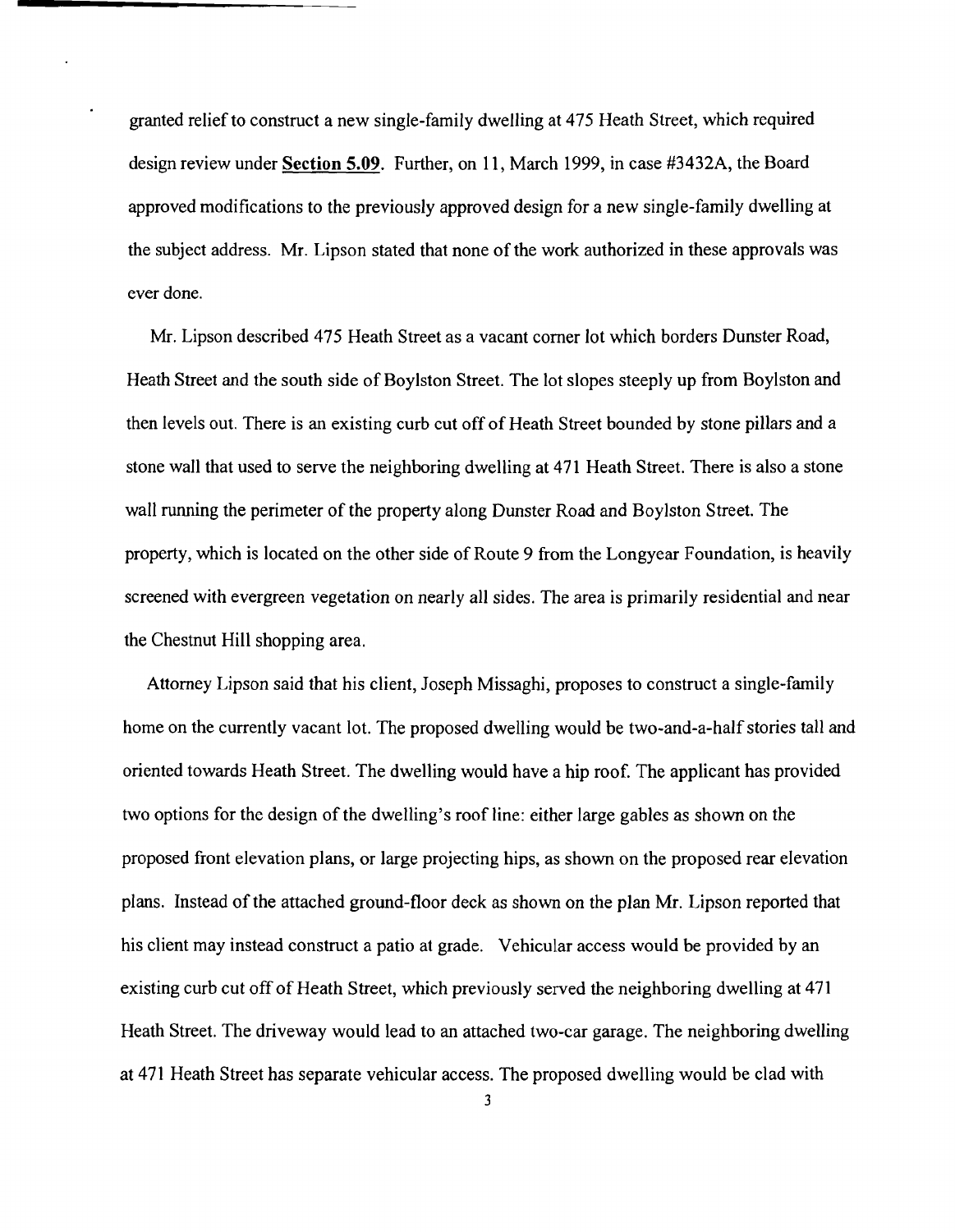clapboards, with stone at the ground level. The attic would remain unfinished. The proposed

dwelling would meet all setback and FAR requirements.

Courtney Synowiec, Planner, delivered the findings of the Planning Board.

Section 5.09.2.a – Design Review: All new structures to be built on a lot that fronts on or is within 100 feet of Boylston Street require a special permit for design review. The following standards are most applicable to this proposal:

*Preservation ofTrees and Landscape:* Since a landscape plan has not been submitted, it is not clear what landscaping will be retained and what needs to be removed to build the new dwelling. Much of the existing landscaping is located on the perimeter of the property; where the house is to be located, there is primarily lawn.

*Relation of Buildings to Environment:* The property is largely level except for the frontage along Boylston Street and Dunster Street, where it dramatically drops to the street elevation. Extensive grading to modify the terrain is not expected as the proposed dwelling will largely be located in this level lawn area.

*Relation of Buildings to the Form of the Streetscape and Neighborhood: The new dwelling* will meet the required yards and setbacks for an 8-10 zoning district, and is fairly typical in design to other dwellings in the neighborhood.

*Open Space:* The proposal will provide the required amount of landscaped and usable open space. A landscaping plan for the site has not been submitted.

*Circulation:* The proposal makes use of an existing curb cut off of Heath Street to provide vehicular access to the new dwelling, so no new curb cuts are necessary.

*Stormwater Drainage:* The applicant should provide a drainage plan to the Engineering Department to ensure the new construction appropriately deals with the new stormwater runoff that will result from the additional impervious surface.

Ms. Synowiec reported that the Planning Board was supportive of the construction of the

proposed single-family dwelling. The proposal meets all of the dimensional requirements of the

Zoning By-law including FAR and height. The Planning Board requested the applicant consider

making revisions to the elevations with respect to finalizing window styles, the roofline, the

locations and usage of composite stone, the installation of a skirt board below the deck, and

removing "gingerbread" details from the gable peaks. The Planning Board also requested the

applicant complete a landscape plan indicating which vegetation would be retained and new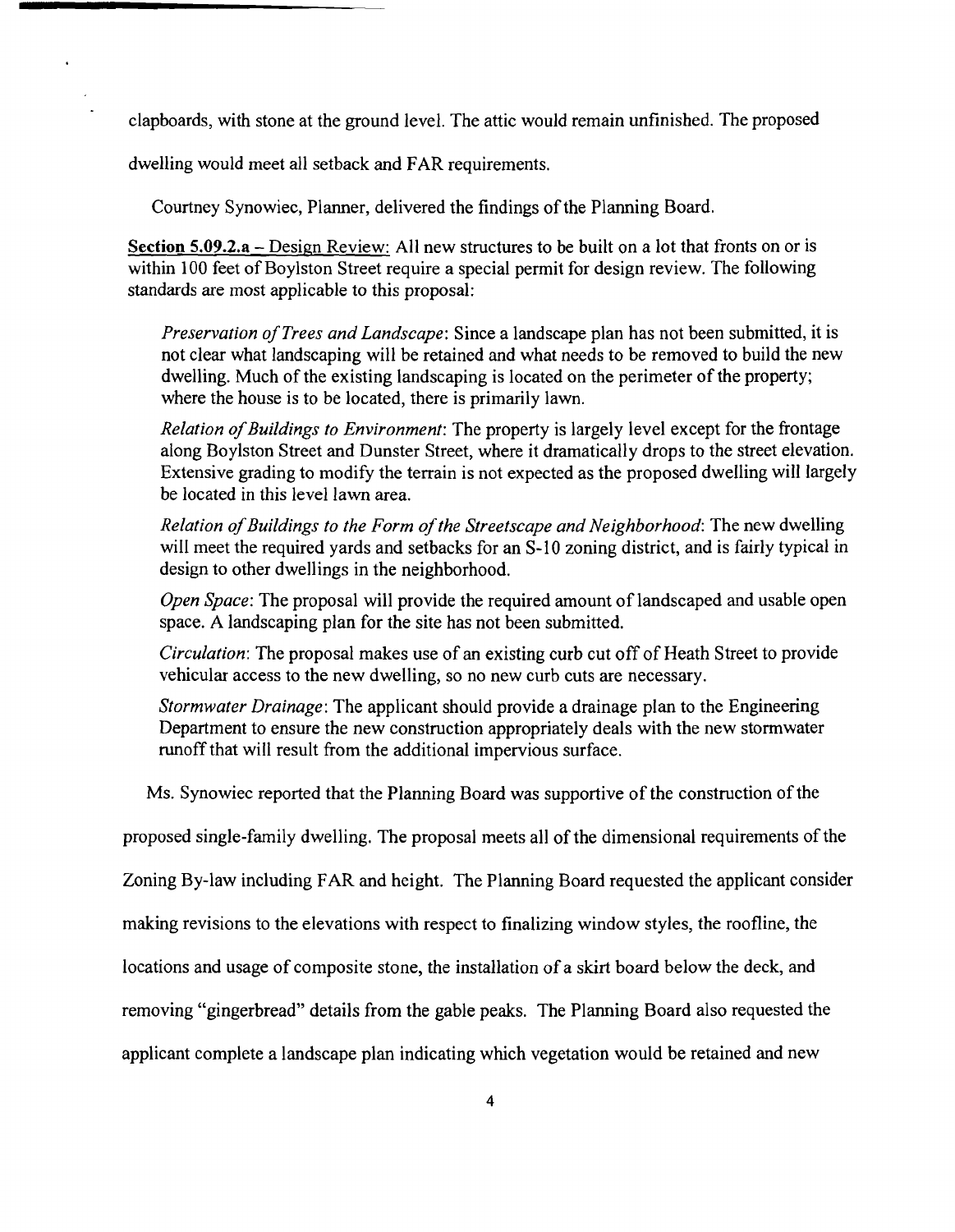plantings. The applicant revised their plans and completed a landscape plan and returned to the Planning Board. The Planning Board found the revisions and landscape plan acceptable. However, as a neighbor raised concern about a previous project in the neighborhood doing work outside of the prescribed hours allowed by the Town, the neighbor requested there be a construction management plan for this project as well. The Planning Board found that request reasonable and recommended an additional condition requiring a construction management plan. Therefore, the Planning Board recommended approval of the proposal and plans, including the site plan prepared by Verne T. Porter Jr. and dated  $9/28/2010$ , and the elevation plans prepared by Edward Yeomans and dated 9/1/2010, subject to the following conditions:

- 1. Prior to issuance of a building permit, the applicant shall submit final plans subject to the review and approval of the Assistant Director for Regulatory Planning.
- 2. Prior to issuance of a building permit, the applicant shall submit a final site and landscaping plan subject to the review and approval of the Assistant Director for Regulatory Planning.
- 3. Prior to the issuance of a building permit, the applicant shall submit a construction management plan subject to the review and approval of the Building Commissioner.
- 4. Prior to issuance of a building permit, the applicant shall submit to the Building Commissioner to ensure conformance with the Board of Appeals decision: I) a final site plan, stamped and signed by a registered engineer or land surveyor; and 2) evidence the Board of Appeals decision has been recorded at the Registry of Deeds.

The Chairman then called upon Michael Shepard, Building Commissioner, to deliver the comments of the Building Department. Mr. Shepard responded that when first inquiries were made regarding whether the lot could be built upon, he required the submission of architectural plans and an affidavit from an architect as to the gross floor area of the home at 471 Heath Street. Mr. Shepard explained that 471 and the vacant lot at 475 were once held in common ownership.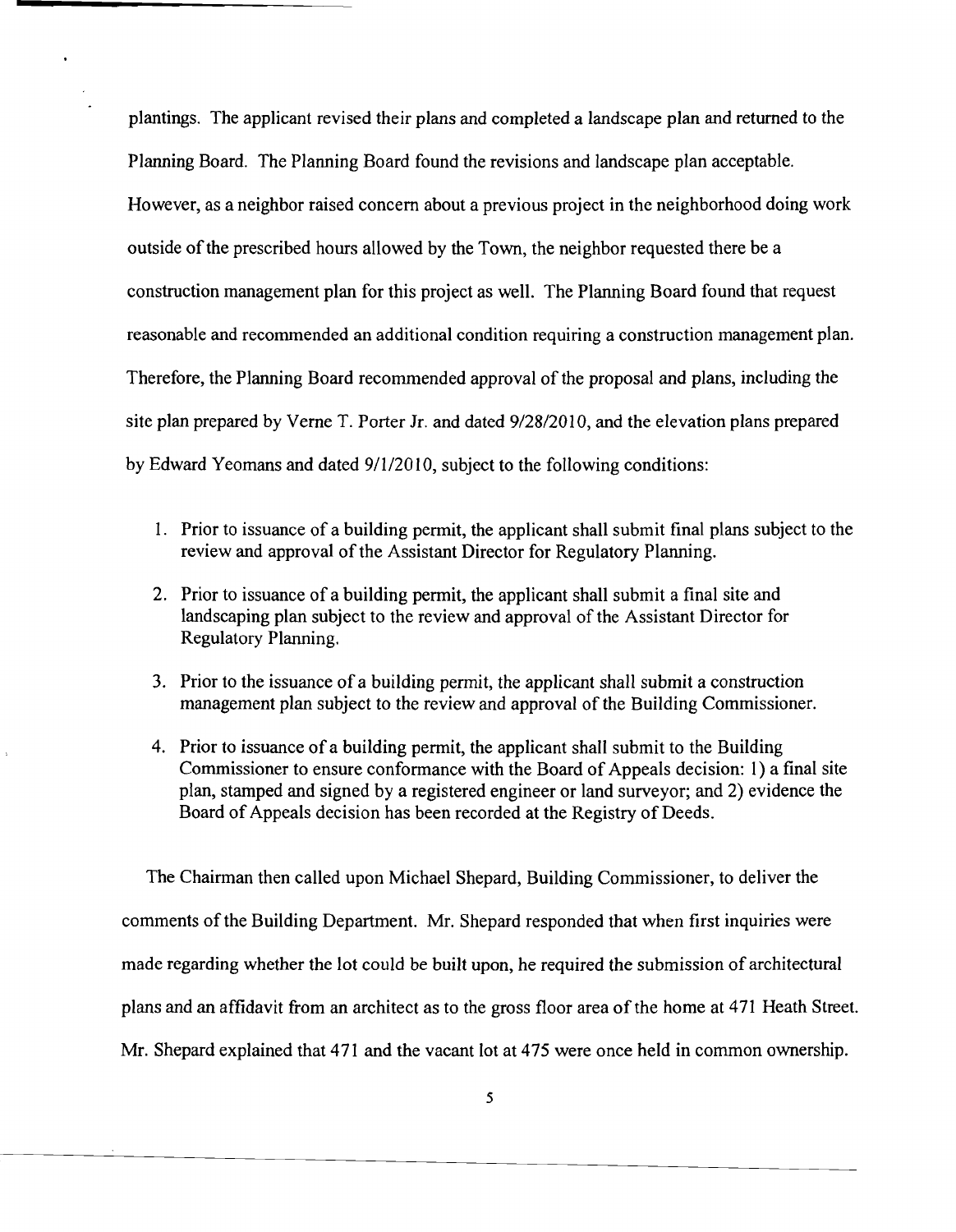Mr. Shepard said that after reviewing the requested plans and analysis he was satisfied that 471 did not need any of 475 to comply with the Zoning By-Law. Regarding the condition requiring a construction management plan, Mr. Shepard said that although the petitioner had agreed to provide one, it was a sharp departure from the normal requirements for the construction of a single family home. He said that there are adequate safeguards in his opinion with the Noise By-Law which controls hours of operation at construction sites.

During deliberations, Board Member Book said he was satisfied with the presence of a landscape plan for the project. Board member Hussey also speaking in support said that, absent Boylston Street, the Board would not even be considering this proposal. Chairman Geller stated that since it appeared the requirement for a construction management plan may make a neighbor feel more comfortable, the contractor should provide one as recommended by the Planning Board.

The Board, having deliberated on this matter and having considered the foregoing testimony, concludes that it is desirable to grant Special Permits and that the petitioner has satisfied the requirements necessary for relief under Sections 5.09.2.a, and 9.05 of the Zoning By-Law and made the following specific findings pursuant to Section 9.05 of the Zoning By-Law:

- a. The specific site is an appropriate location for such a use, structure, or condition.
- b. The use as developed will not adversely affect the neighborhood.
- c. There will be no nuisance or serious hazard to vehicles or pedestrians.
- d. Adequate and appropriate facilities will be provided for the proper operation of the proposed use.

Accordingly, the Board voted unanimously to grant the requested relief subject to the following conditions:

1. Prior to issuance of a building permit, the applicant shall submit final plans subject to the review and approval of the Assistant Director for Regulatory Planning.